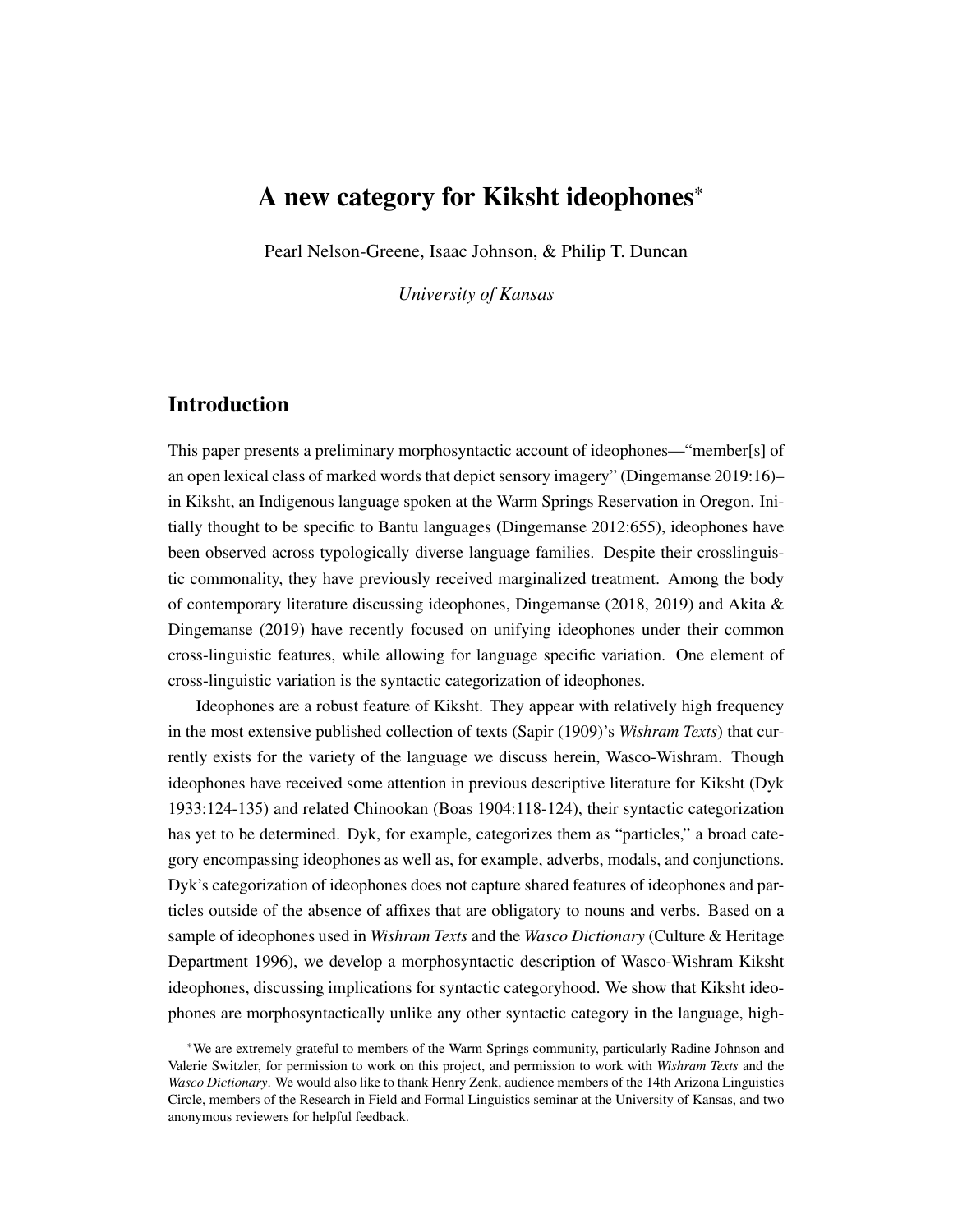lighting properties such as relatively invariant word order, strict tendency towards clauseinitiality, and infrequent appearance of affixes that are unique to ideophones. We find that the morphosyntactic evidence supports the claim that Kiksht ideophones are their own syntactic category.

#### 1 Ideophones and syntactic category

Cross-linguistically, ideophones convey a range of sensory imagery, including sound, movement, texture, and emotional state (Akita & Dingemanse 2019:1). Dingemanse (2019:15) compiles cross-linguistic properties of ideophones, which are as follows:

- i. ideophones are MARKED, i.e. they have structural properties that make them stand out from other words
- ii. they are WORDS, i.e., conventionalized lexical items that can be listed and defined
- iii. they DEPICT, i.e., they represent scenes by means of structural resemblances between aspects of form and meaning
- iv. their meanings lie in the broad domain of SENSORY IMAGERY, which covers perceptions of the external world as well as inner sensations and feelings
- v. ideophones form an OPEN LEXICAL CLASS, i.e., a set of lexical items open to new additions

The markedness of ideophones can be phonological, morphological, semantic, or syntactic in nature (see, e.g., Newman 1968, Beck 2008, Blench 2010, Akita & Dingemanse 2019). For example, ideophones commonly differ phonologically from other words, violating otherwise regular properties and rules (see, e.g., Childs 1988:171-179 for the Niger-Congo language Kisi), and may feature unusual sound combinations and vowel harmony. Lengthening, special intonation, and reduplication are also commonly observed. Syntactic distribution can be restricted, with ideophones most commonly appearing in affirmativedeclarative sentences (Akita & Dingemanse 2019). For this paper, we are primarily interested in identifying what it looks like and what it means for Kiksht ideophones to be "marked" morphosyntactically.

The syntactic category of ideophones cannot be generalized across languages and "must be answered for each language on its own terms" (Dingemanse 2019:16). As described by Ameka (2001:26), ideophones classified in a single category in a language are more restricted in use. They typically appear in conjunction with specific words, have special stress, are syntactically isolated, and are only used in affirmative declarative sentences (Ameka 2001). In languages in which ideophones are observed across categories, ideophones have fewer restrictions and may be used with a variety of words and sentence types and typically display no special stress. Some languages may have a combination of these types of ideophones. In Bambara (Mande), for example, most ideophones are classified as adverbs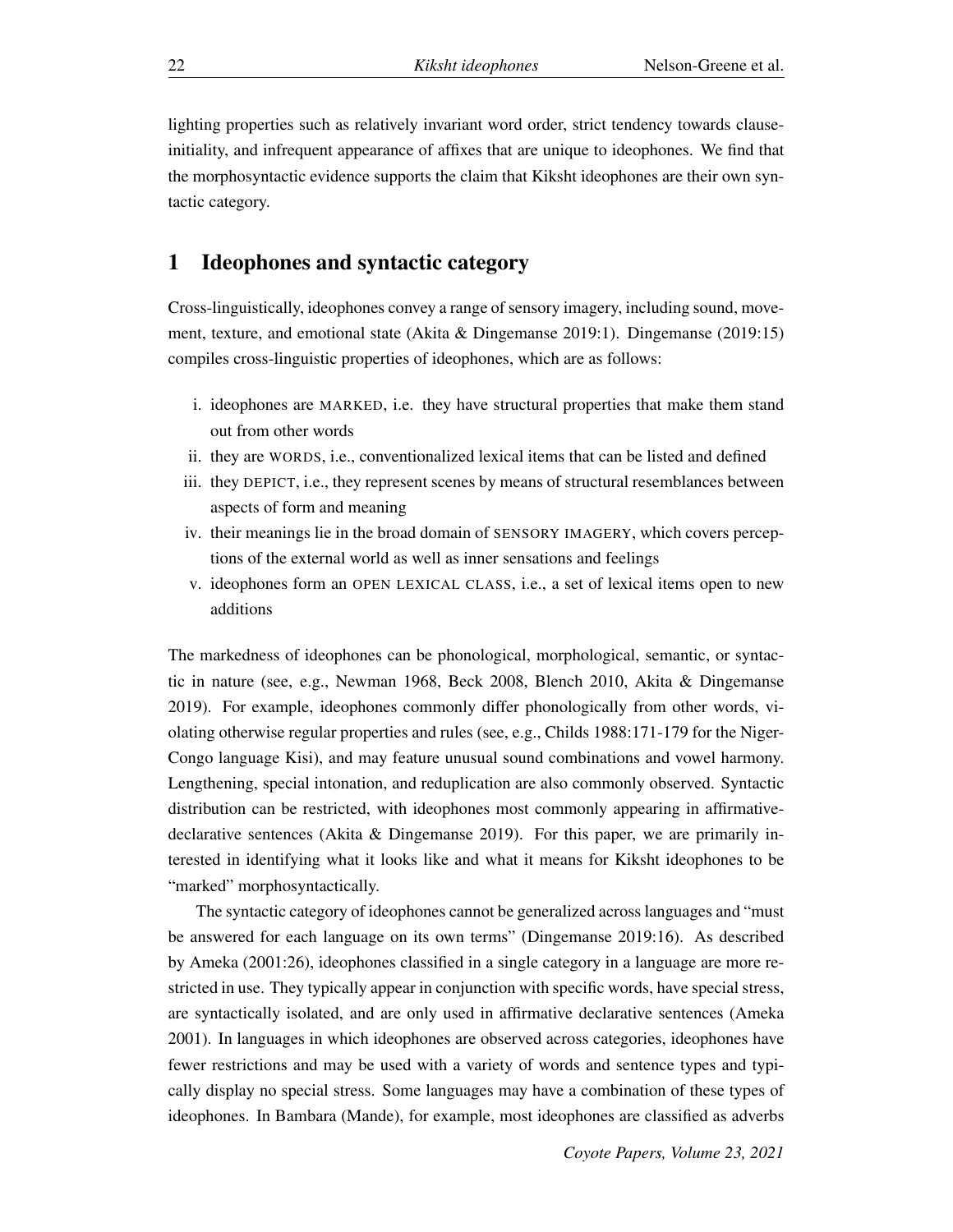and are restricted to affirmative sentences in sentence final position and with high pitch, although there are some ideophones that are classified as nouns or verbs (Dumestre 1998:331, Ameka 2001:27). These ideophones do not have special pitch and are not restricted to affirmative sentences.

#### 2 Ideophones in Kiksht

Kiksht is an Indigenous language spoken by the Wasq'u (Wasco) people at the Warm Springs Reservation in Oregon. It is the only language from the Chinookan family in active use (see Duncan et al., to appear, for notes on the term "Chinookan" when discussing Kiksht), and is currently undergoing language revitalization efforts by members of the Confederated Tribes of Warm Springs. The endonym 'Kiksht' encompasses a group of dialects (Clackamas, Cascades, and Wasco-Wishram) originally spoken across villages of the Middle Columbia River region from the lower Willamette River east to The Dalles (Silverstein 1990, Zenk et al. 2016). The variety we discuss in this paper is that of Wasco-Wishram Kiksht. *Wishram Texts* is a collection that includes myths, histories, descriptions of customs, and personal letters. The *Wasco Dictionary* contains content drawn from *Wishram Texts* as well as from pedagogical material.

Kiksht is a polysynthetic, head-marking language. Moore (2000:171) considers "Chinookan grammar [to be] strongly non-configurational," and states that Kiksht word order is "quite free." The Kiksht verb consists of a verbal root or stem and a series of affixes, including tense, person, number, case, and directionals (Dyk 1933, Hymes 1975, Silverstein 1977). The noun has affixes marking person, number, and gender, and can also take various suffixes encoding, e.g., plural or distributive (Dyk 1933, Fowler & French 1982). All other words in the language have been classified as particles, which typically lack affixes entirely (Dyk 1933). This includes temporal and spatial particles, adverbs, conjunctions, negation, and ideophones.

As shown in (1), Kiksht ideophones usually appear with verbal stems, primarily *x.* 'do' or *i* 'go, come', to form verbal predicates.<sup>1</sup>

(1)  $\mathbf{C}'\mathbf{a}'$  igiux.

c'a' IDPH.mend IMM.PST-3SG.F.ERG-3SG.M.ABS-DIR-do  $i-g-i-u-x$ 'She mended it.'

Although the lack of pronominal prefixes on ideophones in Kiksht distinguishes them from verbs and nouns, ideophones still bear resemblance to these categories. Semantically, ideophones are similar to verbs because they build verbal predicates. Syntactically, ideophones appear in a surface position that nouns can occupy, illustrated in the pair of sentences in (2).

<sup>&</sup>lt;sup>1</sup>Abbreviations in this paper beyond those in the Leipzig Glossing Rules are as follows: COLL = collective, DIR = directional, EP = epenthetic vowel, IPDH = ideophone, IMM = immediate, MYT = mythic, REM = remote.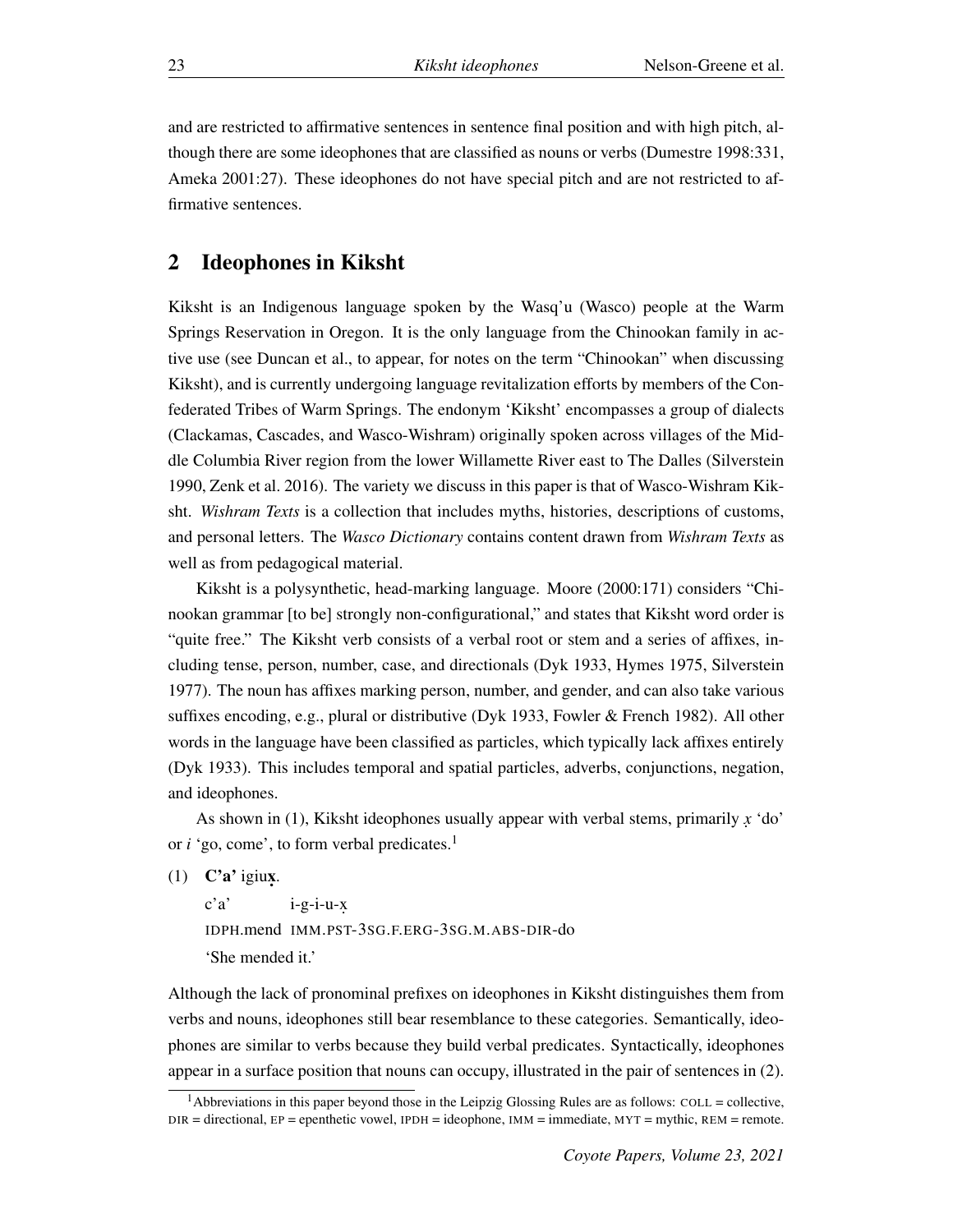(2) a. Łkupłkup niłkshtxá ishk'alkal.

łkup~łkup IDPH.break.up~IDPH.break.up REM.PST-3PL.ERG-3DU.ABS-DIR-do-EP ni-łk-sh-t-<mark>x-</mark>á ish-k'alkal DU-shiny.ball 'They broke up the shiny ball.' b. **Waqix** gnuxt.

wa-qix F-longing.for.fruit PRS-3SG.F.ERG-1SG-DIR-do-IPFV Ø-g-n-u-x-t 'I long for/crave fruit.' (Lit., 'Fruit-longing does me.')

The sentence in  $(2a)$  is like that of  $(1)$  in that it shows an example of an ideophone cooccurring with a fully-inflected form of the verb *x.* 'do'. The ideophone *łkup* 'break up', reduplicated as *łkupłkup*, is obligatory in terms of contributing to the core meaning of the predicate (rather than loosely "modifying" ''do'). Additionally, the ideophone is not coindexed on the verb, unlike the noun. While Kiksht verbs can accommodate up to three agreement prefixes (Silverstein 1976, Moore 1988), there are two in (2a): one coindexing the subject, 'they', and another coindexing the object *ishk'alkal* 'shiny ball'. In (2b) the noun *waqix* 'longing for fruit' appears in a similar environment, namely, immediately preceding 'do'. However, unlike the ideophone, the noun takes a gender and noun class prefix *wa-*, and is co-indexed on the verb with the pronominal prefix *g-*. This suggests that while the surface order of ideophones can resemble that of other categories, like nouns, there are crucial differences, such as ideophones not serving as arguments of verbs.

### 3 Data and analysis

To investigate the syntactic category of ideophones in Kiksht, we compiled a list of 319 instances of 98 different ideophones taken from *Wishram Texts* and the *Wasco Dictionary*. Examples were coded to highlight and determine the frequency of select morphological and syntactic properties of Kikhst ideophones, specifically:

- 1. Do they take affixes (and, if so, which ones)?
- 2. Do they reduplicate?
- 3. What verbs do they co-occur with?
- 4. Where in the clause do they appear?
- 5. How rigid is their word order?

Answering these questions helps us build a morphosyntactic profile for Kiksht ideophones that in turn facilitates comparison to other categories. The logic underlying this strategy is that, if Kiksht ideophones are a subtype of an existing category or categories then we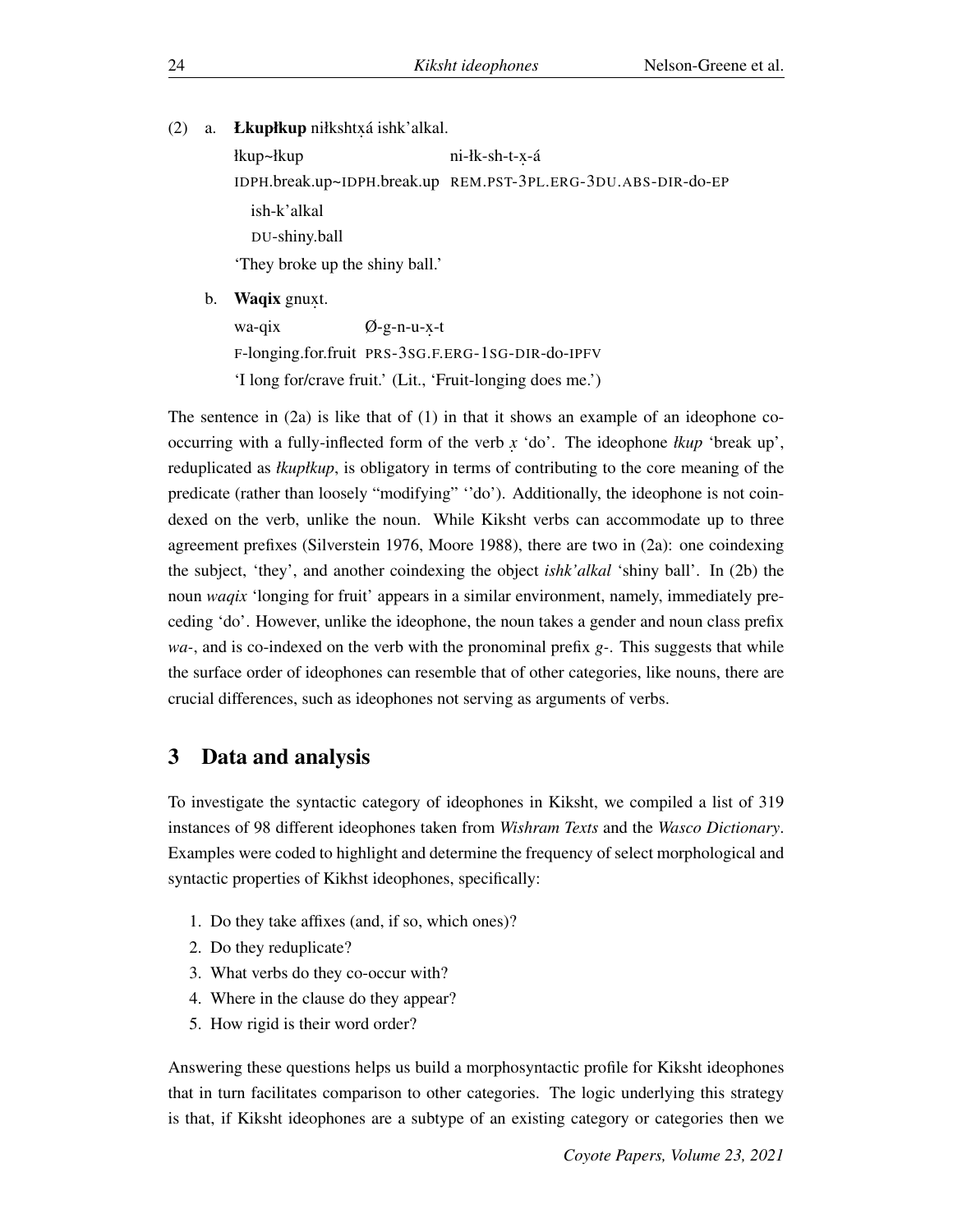might expect them to bear affinity to those categories with respect to things like affixation, verbal co-occurrence, and word order. Alternatively, if Kiksht ideophones are unlike known categories in their distributional properties then this would support the notion that they are a category of their own.

Firstly, we make note of the degree of affixation and reduplication present among ideophones. These results are summarized in Figure 1.



Figure 1: Percentage of reduplication (blue) and affixation (red)

Reduplication was fairly common, occurring about a third of the time, and this exclusively consisted of full reduplication. The sentence in  $(3)$  illustrates, showing an alternate of  $(1)$ above, with the ideophone *c'a'* 'mend' being fully reduplicated.

(3)  $C'a'c'a'$  igiux.

c'a'~c'a' IDPH.mend~IDPH.mend IMM.PST-3SG.F.ERG-3SG.M.ABS-DIR-do  $i-g-i-u-x$ 'She mended it (all over/at different places).'

When Kiksht ideophones are reduplicated, they tend to have meanings attested for reduplicated ideophones cross-linguistically, such as distributivity, pluractionality, and intensification (Dingemanse 2015, Henderson 2016). Affixation was much less common, only happening about a tenth of the time. Affixation was almost exclusively in the form of prefixes; among affixed ideophones that co-occured with a verb, this included *da-*, *shai-*/*sai-*, and *ai*-. Example (4) shows the reduplicated ideophone *tl'axtl'áx* 'tear' with the prefix *da*-.

(4) nawit **datł'axtł'áx** gashxúx ishiagich ilalik

nawit straight ADV-IDPH.tear~tear MYT.PST-3DU.ABS-REFL-DIR-do da-tł'ax~tł'áx ga-sh-x-ú-x ish-ia-gich DU-3SG.M.POSS-nose M-rabbit i-lalik 'immediately Rabbit's nostrils tore open'

Due to their infrequent occurrence and lack of minimal pairs in the data we analyzed, we have so far been unable to detect the precise meaning that these affixes impart, though Dyk

*Coyote Papers, Volume 23, 2021*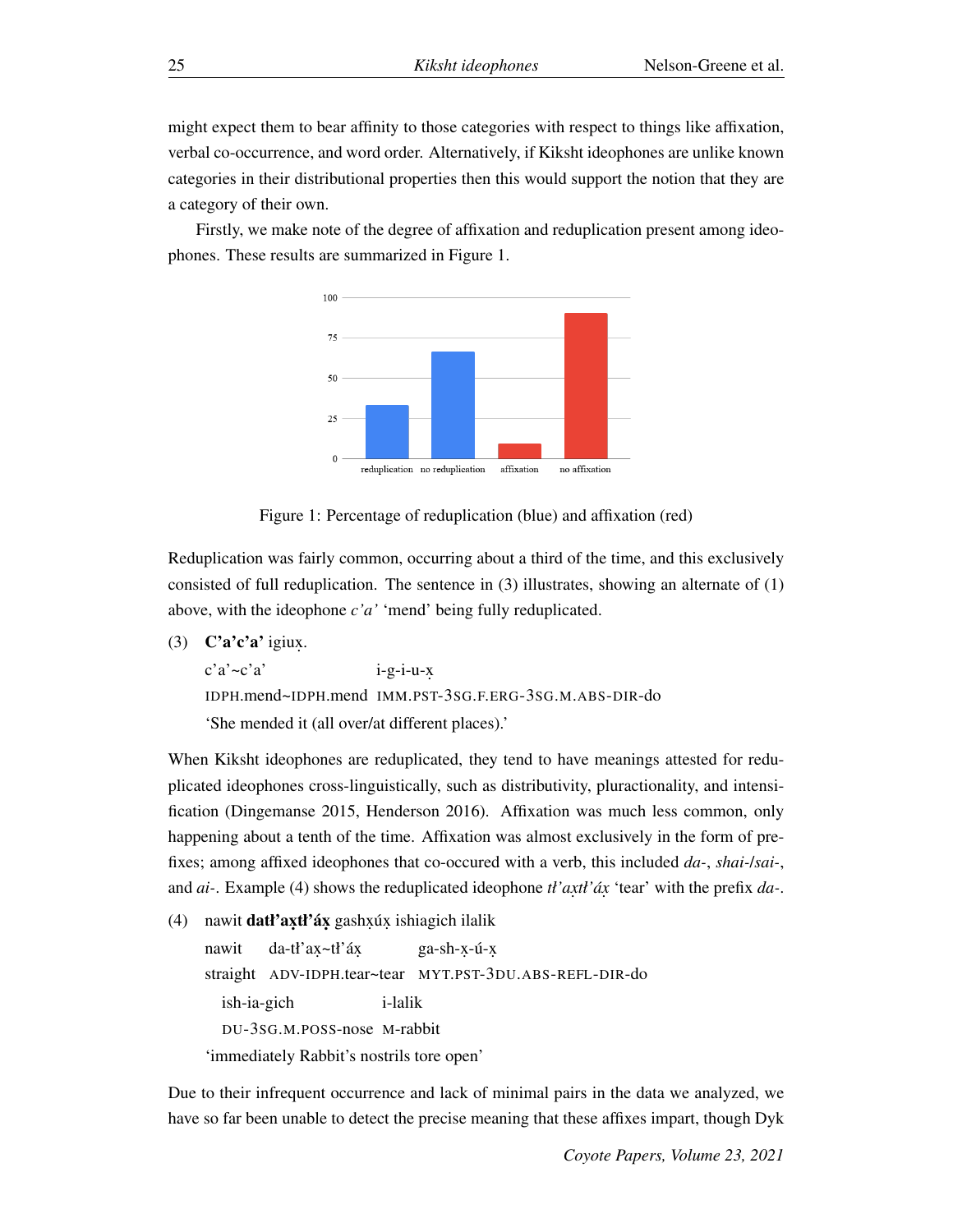(1933:127) states that they have "an adverbial nature" and that they "emphasize the time or manner of the act." Importantly for our purposes, these affixes appear to be exclusive to ideophones.

Thus, there appears to be some morphological effects with ideophones, but these occurred in less than 15% of instances we examined on average. Still, it is important to note that the morphological features above seem specific to ideophones. That is, reduplication is not a feature of other lexical items, and the prefixes that we find on ideophones are both very limited and only occur with ideophones. We did record a total of 11 potential counterexamples, where an ideophone bore either standard nominal (9 instances with 4 distinct ideophones) or verbal affixes (2 instances with 1 ideophone). Here we note that such cases remain part of our broader investigation as we continue to collect and analyze more examples. From the current dataset, though, all instances with nominal prefixes appear to be nominalized or relativized (e.g., *igiqw'utłmat* 'broom'; lit., 'something that one sweeps with'), which could mean that they are not actually counterexamples. Since there are only two examples with verb morphology, it is unclear as to whether these challenge our ultimate conclusions or, for example, present evidence of a "grammaticalized ideophone" (Dwyer & Moshi 2003), "deideophonisation" (Akita & Dingemanse 2019), or zero derivation.

Next, we consider which verbs appear in tandem with ideophones to give them a verbal or verb-like interpretation. As seen in Figure 2, about 92% of the examples we analyzed involved ideophones co-occurring with a verb.



Figure 2: Distribution of Kiksht ideophones based on co-occurring verb

Nearly 84% of the sentences we examined involved the verb *x.* 'do'. The verb *i* 'go, come' appeared in nearly 6% of instances, but almost all of these were from the single ideophone *chxa* 'drown'. Other verbs were extremely rare and made up just over 3% of our data. The patterns we find are consistent with the fact that many languages use "light or dummy verbs [to] incorporate ideophones into sentence structure" (Akita & Dingemanse 2019:6; see also Langdon 1995, Schaefer & Egbokhare 2002, Franco 2017, a.o.). What is interesting for Kiksht is not simply the presence of this typologically common feature, but its prevalence. The asymmetry between the presence and absence of a supporting verb suggests that verbal co-occurrence is a primary strategy for integrating ideophones into syntactic structure. We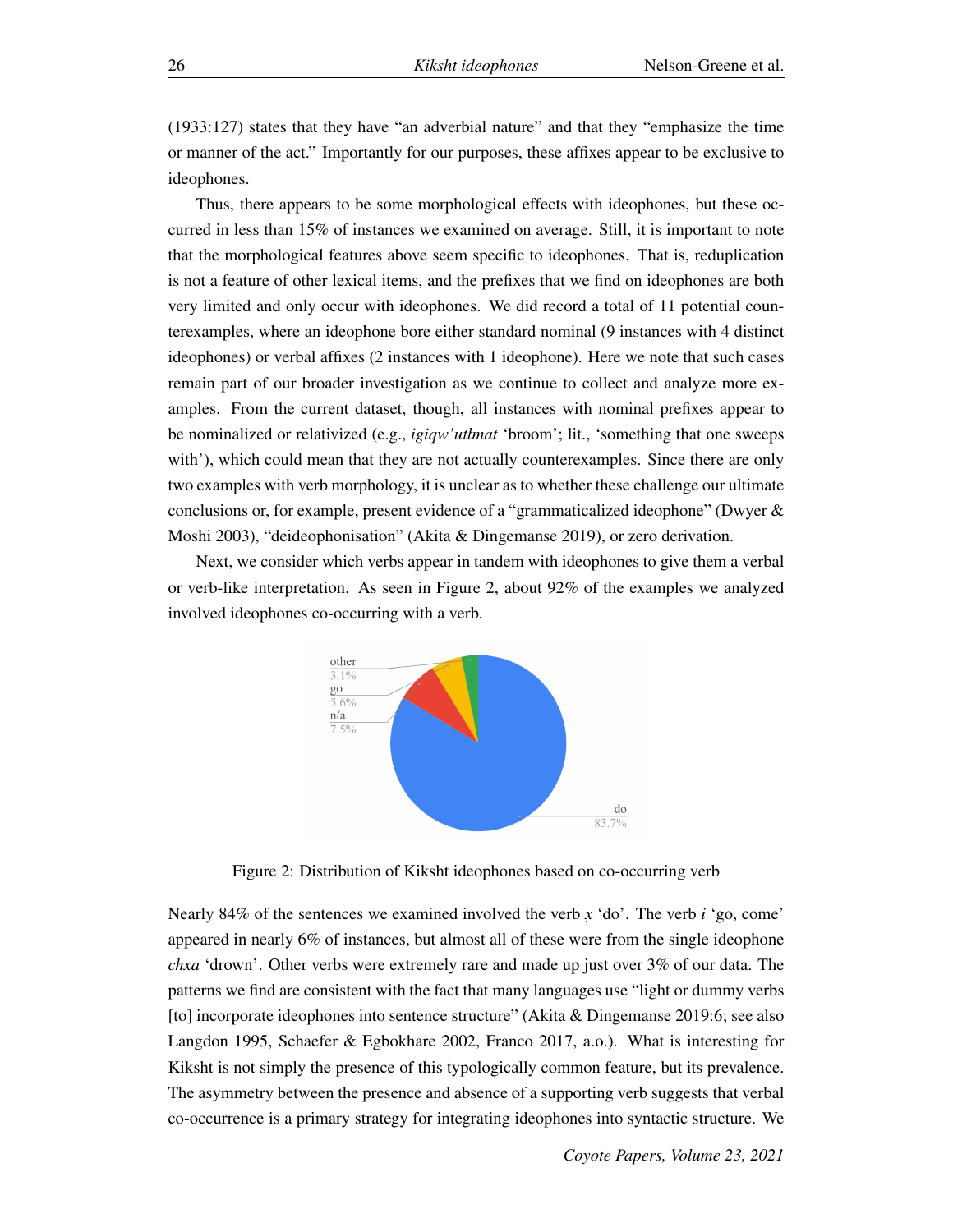take it that this and the overwhelming restrictive tendency for Kiksht ideophones to cooccur with just one verb, *x.* 'do', constitute evidence that Kiksht ideophones are marked and supports classifying ideophones as a distinct category.

To better understand how word order functions in clauses with ideophones, we considered how often additional material appears, and, when it does, whether material precedes, follows, or occurs inside the ideophone+verb complex. By "additional material," we mean any overt content that is not the ideophone or the supporting verb (i.e., nouns, adverbs, modals, negative particles, etc.). Nearly 83% of ideophones we examined contained no accompanying material at all. We attribute this to the fact that fully-inflected verbs and nouns in Kiksht are themselves well-formed sentences, which means that overt arguments beyond those expressed prefixally on verbs and nouns are not required. Hence, the ideophone and the inflected supporting verb alone constitute a well-formed sentence. To determine clause boundaries, we relied heavily on existing punctuation (periods and semi colons). Each example was then reviewed to see if further clause division was merited in the event that the existing punctuation was not sufficient to determine clausal boundaries.

Narrowing in on the examples we analyzed that do contain accompanying material, Figure 3 shows the data for the three aforementioned distributional possibilities.



Figure 3: Presence or absence of material appearing before (blue), after (red), or in between (yellow) the ideophone+verb complex

Ideophones occur in various positions within a larger phrase/clause in terms of surface order, but given that having material before only occurred in 16% of all cases, their strongest tendency is to be in clause-initial position, as in  $(1)$ ,  $(2a)$ , and  $(4)$  above. This finding is consistent with the syntactic distribution of ideophones cross-linguistically, where "ideophones tend to be found at the edge of an utterance" (Akita & Dingemanse 2019:5). When material preceded an ideophone in our data, it tended to be adverbial (and commonly one or more "high" adverbs), whereas overt nominal arguments and locative phrases generally surfaced postverbally. An example to illustrate is shown in (4) above, with an adverb before the ideophone+verb complex and the sole argument in postverbal position. In (5) below, the adverbial expression *aga kwapt* 'now then' precedes the ideophone+verb complex *chax galixux.* 'he did (REFL)' and both the subject and locative phrase follow.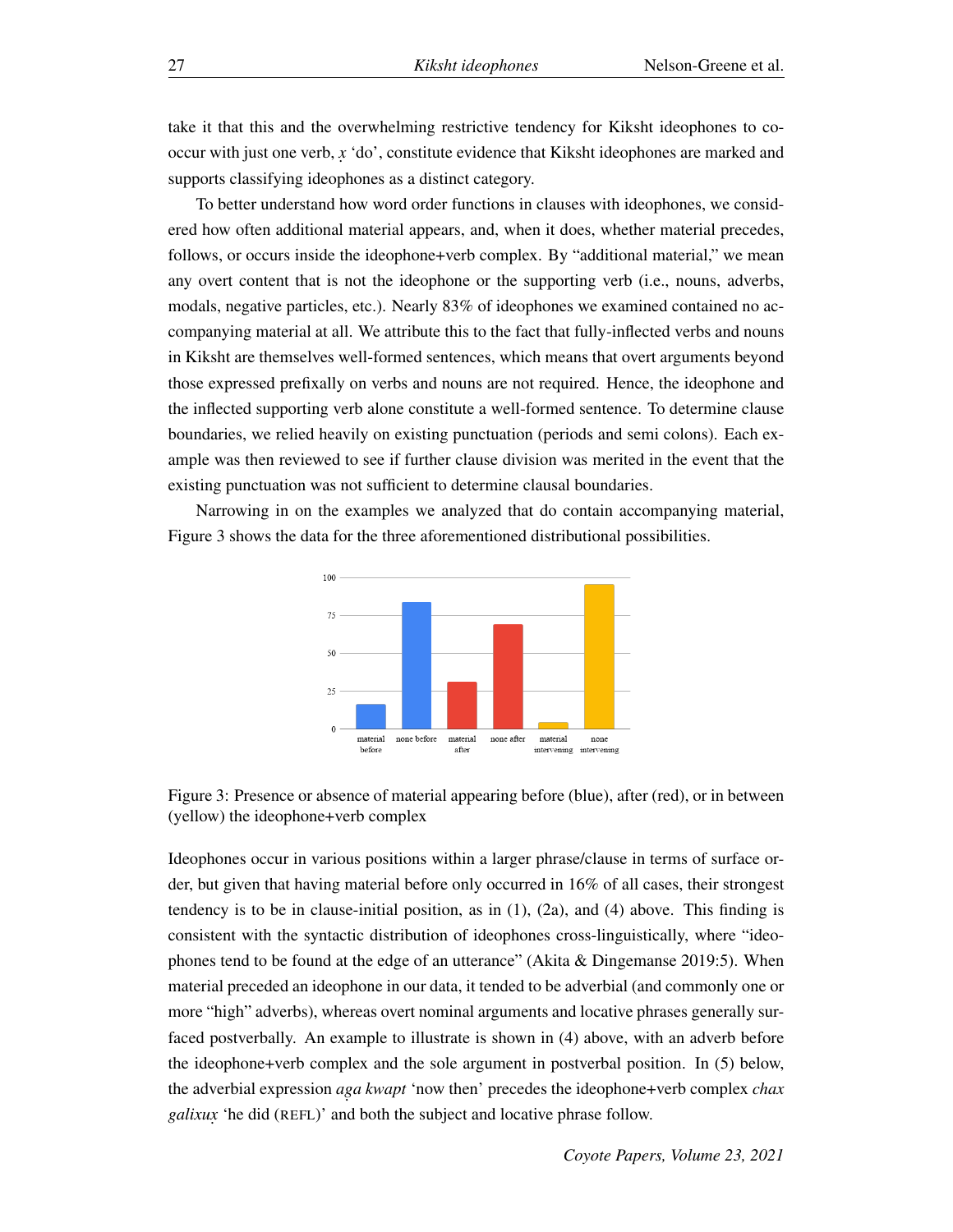(5) Aga kwapt **chax galixux** ich'inun k'wab iłchqwá ínadix.

ag . a kwapt chax now then IDPH.step MYT.PST-3SG.M.ABS-REFL-DIR-do M-eagle near gal-i-x-u-x. i-ch'inun k'wab ił-chqwá COLL-water other.side ínadix

'Now then Eagle stepped across to the other side of the water.'

The presence of material following the ideophone+verb complex was nearly twice as prevalent as having material before. Unlike preceding material, which was generally restricted to certain adverbs, but also included negative particles, material that followed the ideophone+verb complex included arguments (transitive subjects, transitive objects, and intransitive subjects) and locative phrases. This can be seen in (5) where both the intransitive subject *ich'inun* 'Eagle' and the phrase *k'wab iłchqwá ínadix* 'near the other side of the water' appear postverbally. In contrast with both of these options, intervening material between the ideophone and the generic verb was quite rare, amounting to 4.4% of the entire dataset. Among this small subset, the most common element that intervened was the object of a transitive clause. Additional intervening elements include the polar interrogative particle *chi*, which Duncan et al. (to appear) note is reminiscent of a second-position clitic, and the modal particle *pu*, which generally appears restricted to preverbal position in Kiksht.

Though Kiksht word order is fluid (Moore 2000), there is a strong syntactic preference for ideophones to be in sentence-/clause-initial position. Perhaps even more convincing is the fact that material that occurred before the ideophone tended to be an adverb or a common transition phrase in Kiksht and not, say, a verbal argument. This is because Kiksht verbal arguments can surface preverbally both when ideophones are absent and when adverbs are present. Again, these properties are in line with Kiksht ideophones being a distinct category that, together with the supporting verb, uniquely forms a tight unit at the clausal edge.

#### Conclusion

The categoryhood of ideophones varies across languages as they are either classified as a subcategory of another word class or a separate word class of their own. Our argument for the categorization of Kiksht ideophones revolves around their morphosyntactic features. They often reduplicate, and they occasionally display ideophone-specific prefixes. Despite Kiksht's generally free word order, ideophones have a strong tendency towards clause-initial position, and the ideophone+verb complex serves as a tight, generally inseparable unit. Their unique affixation and syntactic distribution differentiate them from nouns, verbs, adverbs, and other particles. The way Kiksht ideophones are marked distinguishes them from other categories to which they seem superficially similar. This points to distinct categorization being a better fit rather than treating them as a subcategory of something else.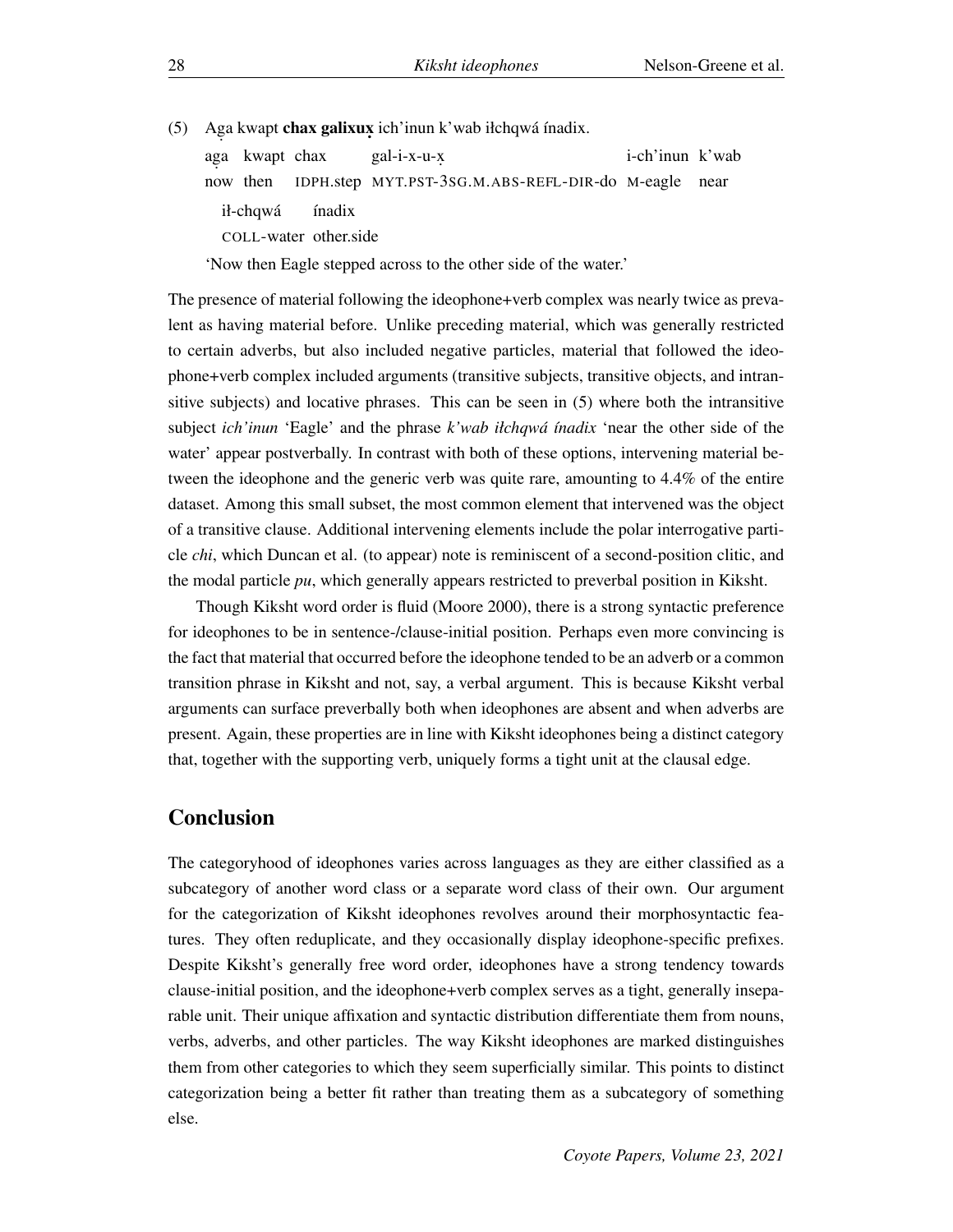#### References

- Akita, Kimi & Mark Dingemanse. 2019. Ideophones (mimetics, expressives). Oxford Research Encyclopedia of Linguistics.
- Ameka, Felix K. 2001. Ideophones and the nature ofthe adjecive word class in Ewe. In F. K. Erhard Voeltz & Christa Kilian-Hatz (eds.), *Ideophones*, 25–48. Amsterdam: John Benjamins.
- Beck, David. 2008. Ideophones, adverbs, and predicate qualification in Upper Necaxa Totonac. *International Journal of American Linguistics* 74(1). 1–46.
- Blench, Robert M. 2010. The sensory world: Ideophones in Africa and elsewhere. In Anne Storch (ed.), *Perception of the Invisible: Religion, Historical Semantics and the Role of Perceptive Verbs*, 275–296. Cologne: Köppe.
- Boas, Franz. 1904. The vocabulary of the Chinook language. *American Anthropologist* 6(1). 118–147.
- Childs, G. Tucker. 1988. The phonology of Kisi ideophones. *Journal of African Languages and Linguistics* 10. 165–190.
- Culture & Heritage Department. 1996. *Wasco Dictionary*. Warm Springs, OR: Culture and Heritage Department, Confederated Tribes of Warm Springs.
- Dingemanse, Mark. 2012. Advances in the cross-linguistic study of ideophones. *Language and Linguistics Compass* 6(10). 654–672.
- Dingemanse, Mark. 2015. Ideophones and reduplication: Depiction, description, and the interpretation of repeated talk in discourse. *Studies in Language* 39(4). 946–970.
- Dingemanse, Mark. 2018. Redrawing the margins of language: Lessons from research on ideophones. *Glossa* 3(1). 4. doi:http://doi.org/10.5334/gjgl.444.
- Dingemanse, Mark. 2019. 'Ideophone' as a comparative concept. In K. Akita & P. Pardeshi (eds.), *Ideophones, Mimetics, Expressives*, 13–33. Amsterdam: John Benjamins. doi: 10.1075/ill.16.02din.
- Dumestre, Gérard. 1998. Les idéophones: le cas du bambara. *Faits de Langues: Les langues d'Afrique subsaharienne* 11/12. 321–333.
- Duncan, Philip T., Valerie (Lamxayat) Switzler & Henry B. Zenk. to appear. Chinookan family, with special reference to Kiksht and notes on the larger family. In Carmen Jany, Marianne Mithun & Keren Rice (eds.), *The Languages and Linguistics of Indigenous North America: A Comprehensive Guide*, Berlin: De Gruyter Mouton.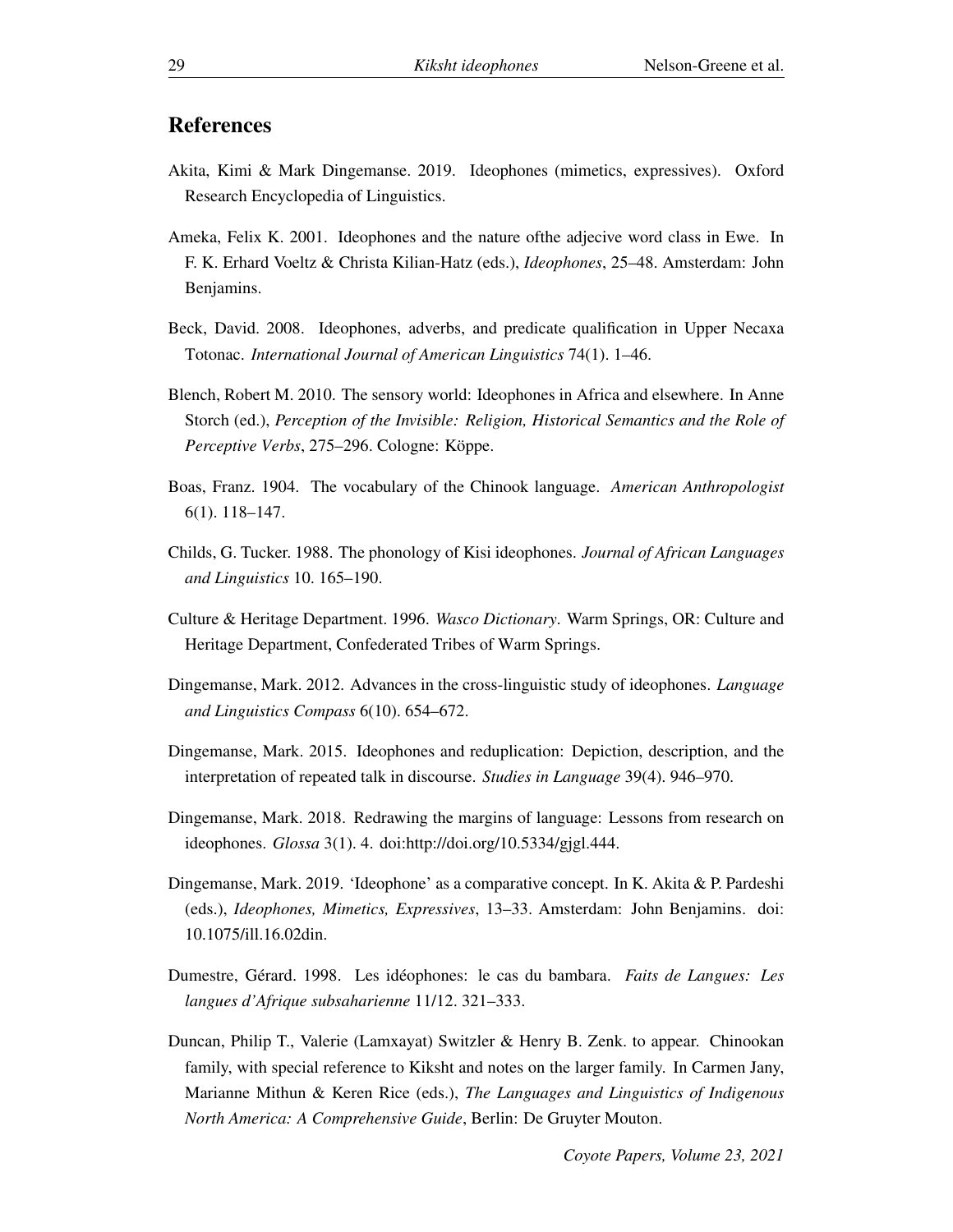- Dwyer, David & Lioba Moshi. 2003. Primary and grammaticalized ideophones. In John M. Mugane (ed.), *Linguistic Typology and Representation of African Languages*, 173–185. Trenton: Africa World Press.
- Dyk, Walter. 1933. *A Grammar of Wishram*: Yale University dissertation.
- Fowler, Nancy & David H. French. 1982. Wasco-Wishram noun pluralization.
- Franco, Ludovico. 2017. L-syntax and phono-symbolism: on the status of ideophones in complex predicates. *Canadian Journal of Linguistics/Revue canadienne de linguistique* 62(2). 243––279.
- Henderson, Robert. 2016. A demonstration-based account of (pluractional) ideophones. *Proceedings of SALT* 26. 664–683.
- Hymes, Dell. 1975. From space to time in Kiksht. *International Journal of American Linguistics* 41(4). 313–329. doi:https://doi.org/10.1086/465373.
- Langdon, Margaret. 1995. Noise words in Guaraní. In Leanne Hinton, Johanna Nichols & John J. Ohala (eds.), *Sound Symbolism*, 94––104. Cambridge: Cambridge University Press.
- Moore, Robert E. 2000. *'The People Are Here Now': The Contemporary Culture of an Ancestral Language: Studies in Obsolescent Kiksht (Wasco-Wishram Dialect of Upper Chinookan)*: University of Chicago dissertation.
- Newman, Paul. 1968. Ideophones from a syntactic point of view. *Journal of West African Languages* 5. 107–117.
- Sapir, Edward. 1909. *Wishram Texts*. Leyden: Late E. J. Brill.
- Schaefer, Ronald P. & Francis O. Egbokhare. 2002. On the status of DO/SAY verbs with Emai ideophones. *Anthropological Linguistics* 44(3). 278–296.
- Silverstein, Michael. 1977. Person, number gender in Chinook: Syntactic rule and morhological analogy. In Kenneth Whistler, Robert D. van Valin Jr., Chris Chiarello, Jeri J. Jaeger, Miriam Petruck, Henry Thompson, Ronya Javkin & Anthony Woodbury (eds.), *Proceedings of the third annual meeting of the berkeley linguistics society*, 143–156. Berkeley, CA: Berkeley Linguistics Society.
- Silverstein, Michael. 1990. Chinookans of the Lower Columbia. In Wayne Suttles (ed.), *Northwest Coast*, 533–546. Washington, D. C.: Smithsonian Institution.
- Zenk, Henry B., Yvonne Hajda & Robert Boyd. 2016. Chinookan villages of the Lower Columbia. *Oregon Historical Quarterly* 117(1). 6–37. doi: https://doi.org/10.5403/oregonhistq.117.1.0006.